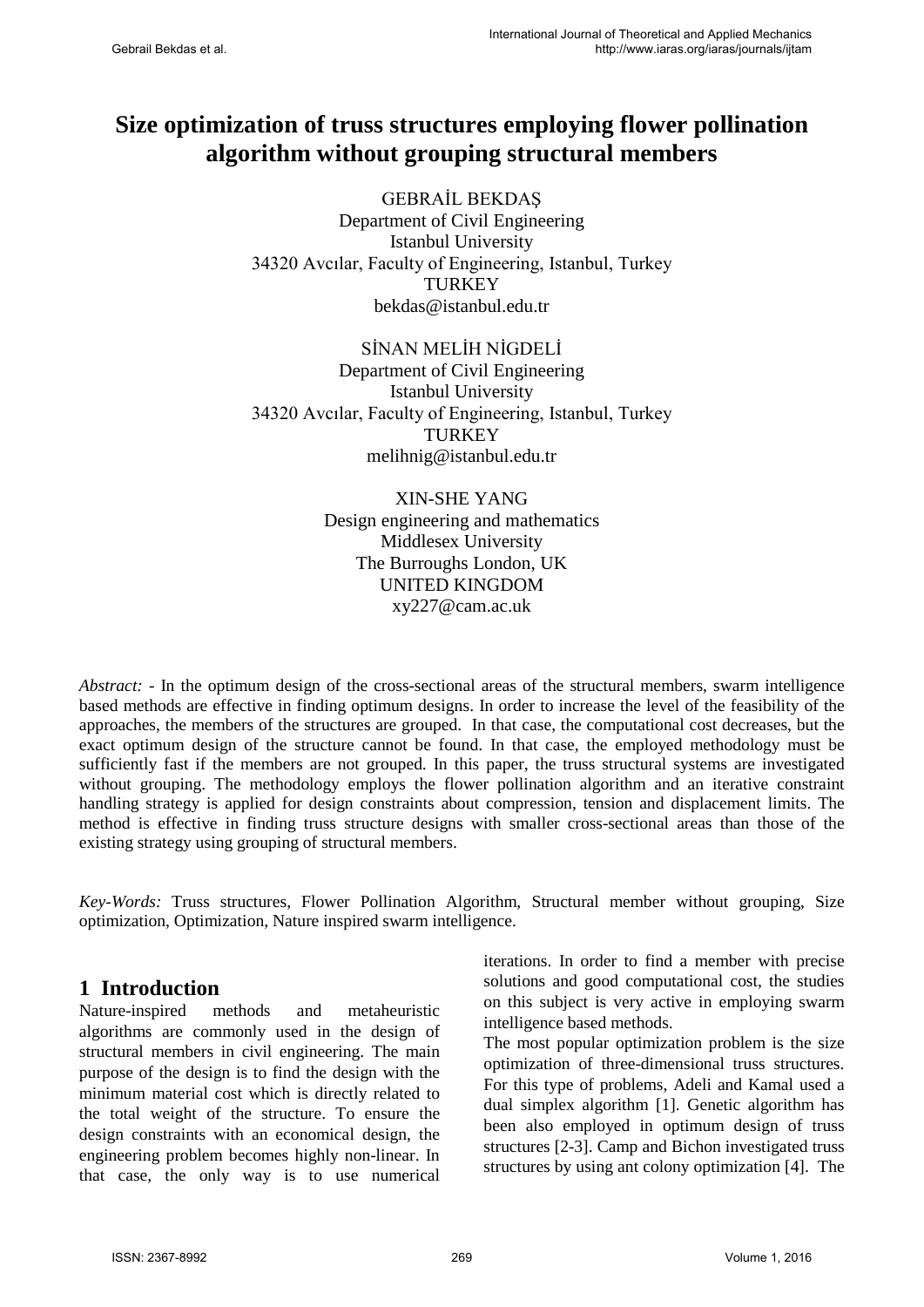big bang-big crunch (BB-BC) algorithm was another example of metaheuristic methods employed for truss structure optimization [5]. Li et al. developed hybrid method containing particle swarm optimizer with passive congregation and harmony search for truss structures [6]. Particle swarm optimization was used in the methodology developed by Perez and Behdinan [7]. In the sizing and layout optimization of truss structures, simulated annealing was used by Lamberti [8]. Kaveh and Talatahari employed BB-BC hybridized with particle swarm optimization and suboptimization mechanism [9]. Sonmez combined artificial bee colony with adaptive penalty function for truss structure optimization [10]. Two variations of harmony search (efficient and self-adaptive) were used by Degertekin in truss system optimization [11]. Teaching learning based optimization (TLBO) was employed by Camp and Farshchin in the optimum design of truss structures [12]. Hybrid particle swallow swarm optimization was employed by Kaveh et al. for truss structure [13]. Kaveh et al. employed chaotic swarming of particles in size optimization of truss systems [14]. Colliding bodies optimization (CBO) was also employed for truss system optimization [15]. The enhanced version of CBO was used by Kaveh and Ilchi Ghazaan for the same types of problem [16]. Flower pollination algorithm (FPA) developed by Yang [17] was also used by Bekdaş et al. for sizing optimization of truss structures [18].

In the documented methods, the members of the truss structures are grouped and the members of different design variables are reduced. In that case, the optimization time is reduced, but the precise optimum results cannot be found. The FPA is effective in saving computation times and this algorithm can be also used if the members are not grouped. Another issue in grouping of members is how we group these members and if these groups are the best or not. For these reasons, the members are not grouped in this study. FPA is employed and the methodology is summarized in the second section. The detailed information and formulations about the method can be found in [17] including a good design constraint handling strategy.

# **2 The Design Methodology**

The inspiration of FPA is the flow pollination process of flowering plants. Yang [17] developed FPA by using the four rules about biotic (cross) pollination, abiotic (self) pollination, flower constancy and a switch probability. The design methodology of the truss sizing optimization problem employing FPA can be explained in three steps.

As all structural optimization problems, the design constants, ranges of design variables and design constraints are defined in the first step. Also, the algorithm constraints of FPA such as flower number (n), switch probability (p) and maximum generation number  $(g<sub>max</sub>)$  are entered.

In the second step, the initial values of design variables are randomly assigned before the iterative process. For all sets of design variables, structural analyses are done in order to control the design constraints. An iterative constraint handling strategy defined in [18] is applied.

As a metaheuristic algorithm, the design variables are updated in two ways and a switch probability controls the type of modification. In global search, biotic pollination is imitated. In that pollination, pollinators carry the pollens and they obey Lévy flight rules. For that reason, a new design variables  $(X<sub>i</sub><sup>t+1</sup>)$  are calculated according to previous solution  $(X_i^t)$ , Lévy distribution (L) and the best design variables with the maximum weight  $(g^*)$  as seen Eq. (1).

$$
x_i^{t+1} = x_i^t + L(x_i^t - g_*)
$$
 (1)

In local optimization, abiotic pollinators is used. In that type of pollination, the pollinator is the different flowers of the same plant. As seen in Eq. (2),  $X_i^{t+1}$  is generated according to ∊ ( a random number between 0 and 1) and the variables of  $j<sup>th</sup>$  (X<sub>j</sub><sup>t</sup>) and k<sup>th</sup>  $(X_k^t)$  flowers which are randomly chosen.

$$
x_i^{t+1} = x_i^t + \epsilon (x_j^t - x_k^t) \tag{2}
$$

The iterative process is carried out for maximum number of generations and the weight minimization is done as optimization objective.

# **3 Numerical Example**

As numerical examples, 25 bar and 72 bar 3D truss structures are optimized without grouping design variables. The analyses are carried out by taking  $n=20$ ,  $p=0.5$  and  $g_{max}=100000$ , respectively as done in [18].

### **3.1 25 bar truss structure**

The model of 25 bar structure is shown in Fig. 1 and loading cases are given in Table 1. In this example,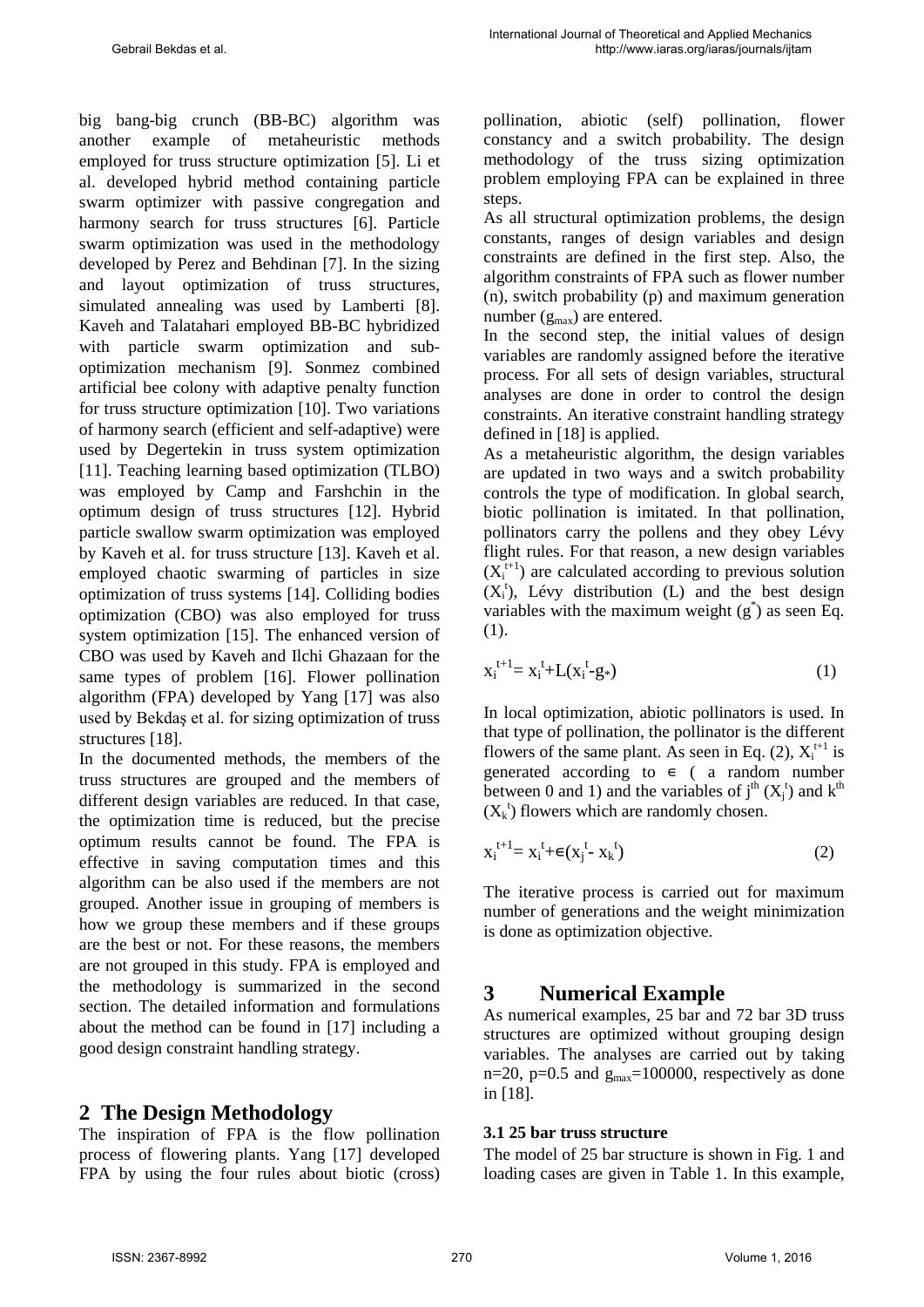the elasticity modulus and density are taken as 10 Msi and  $0.1$  lb/in<sup>3</sup>. The ranges of cross sectional areas (design variables) are between 0.01 and 3.4 in<sup>2</sup>. The compression and tension constraints are different for different members and these limits are shown in Table 2. The optimum results are given in Table 3. The best weight is 543.20 lb. This value is 545.159 lb if the members of truss are grouped [18].

#### **3.2 72 bar truss structure**

The FPA is effective to solve 72 bar truss structure (Fig. 2) optimization problem without grouping design variables. The loading case of 72 bar truss structure is shown in Table 4. The material properties are the same as the first example. The maximum displacement limits is ∓0.25 in for all nodes and stress limits ∓25 ksi for tension and compression of all members. The cross sectional areas are randomized between  $0.1$  and  $3.0$  in<sup>2</sup>. The optimum results are presented in Table 5 and the optimum weight is 60.5180 lb. If the design variables are grouped, the optimum value is 379.534 lb [18].



Figure 1 25-bar truss structure.

|  | TABLE I. THE LOADING CASES OF 25-BAR STRUCTURE |
|--|------------------------------------------------|
|--|------------------------------------------------|

| Case | Node | (kips) | $_{\rm v}$ (kips) | $\mathcal{L}_7$ (kips) |
|------|------|--------|-------------------|------------------------|
|      |      | 1.U    | 10.0              | $-5.0$                 |
|      |      | 0.0    | 10.0              | $-5.0$                 |
|      |      | U.S    | 0.0               | 0.0                    |
|      |      | 0.0    | 0.0               | 0.0                    |
|      |      | 0.0    | 20.0              | $-5.0$                 |
|      |      | 0.0    | $-20.0$           | $-5.0$                 |

| TABLE II.      | THE DESIGN CONSTRAINT LIMITS OF 25-BAR STRUCTURE. |               |
|----------------|---------------------------------------------------|---------------|
| <b>Members</b> | Compression (ksi)                                 | Tension (ksi) |
|                | 35.092                                            | 35            |
| $2 - 5$        | 11.590                                            | 35            |
| $6-9$          | 17.305                                            | 35            |
| 10,11          | 35.092                                            | 35            |
| 12,13          | 35.092                                            | 35            |
| $14 - 17$      | 6.759                                             | 35            |
| 18-21          | 6.959                                             | 35            |
| $22 - 25$      | 11.082                                            | 35            |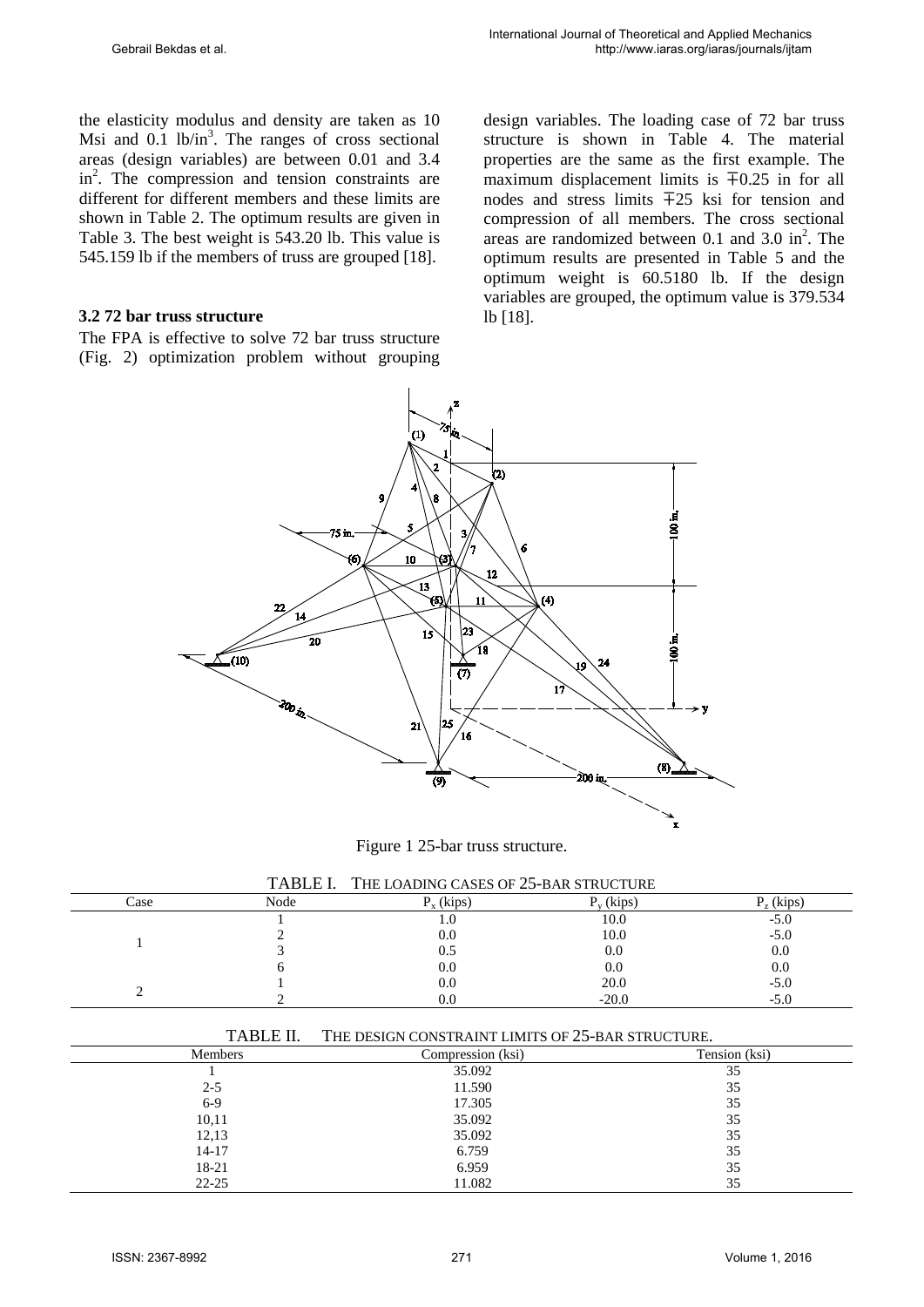| Member           | Area $(in^2)$  | Member | Area $(in^2)$ | Member | Area $(in^2)$ |
|------------------|----------------|--------|---------------|--------|---------------|
| No               | N <sub>0</sub> |        |               | No     |               |
|                  | 0.0100         | 11     | 0.0104        | 21     | 1.3793        |
| 2                | 2.3903         | 12     | 0.0100        | 22     | 2.3446        |
| 3                | 1.8524         | 13     | 0.0100        | 23     | 2.5744        |
| 4                | 2.0935         | 14     | 0.7058        | 24     | 3.1464        |
| 5                | 1.9749         | 15     | 0.5950        | 25     | 2.5920        |
| 6                | 2.9549         | 16     | 0.8043        |        |               |
| 7                | 2.9379         | 17     | 0.6149        |        |               |
| 8                | 3.0085         | 18     | 1.7011        |        |               |
| 9                | 2.4974         | 19     | 1.7259        |        |               |
| 10               | 0.0100         | 20     | 1.8375        |        |               |
| Best Weight (lb) |                | 543.20 |               |        |               |

| <b>TABLE III.</b> | THE OPTIMUM RESULTS OF 25-BAR STRUCTURE |
|-------------------|-----------------------------------------|
|-------------------|-----------------------------------------|

TABLE IV. THE LOADING CASES OF 72-BAR STRUCTURE

| Case | Node  | $P_{V}$<br>Рx |        | PZ     |
|------|-------|---------------|--------|--------|
|      |       | (kips)        | (kips) | (kips) |
|      | 17-20 | $-5.0$        | $-5.0$ | $-5.0$ |
|      | 17    | 5.0           | 5.0    | $-5.0$ |

TABLE V. THE OPTIMUM RESULTS OF 72-BAR STRUCTURE.

| Member No                 | $Area (in^2)$ | Member No | $Area (in^2)$ | Member No | Area $(in^2)$ |
|---------------------------|---------------|-----------|---------------|-----------|---------------|
| 1                         | 2.3656        | 25        | 0.4861        | 49        | 0.1125        |
| $\overline{2}$            | 0.5654        | 26        | 0.7112        | 50        | 0.2167        |
| 3                         | 2.9571        | 27        | 0.7178        | 51        | 0.1000        |
| $\overline{4}$            | 0.1570        | 28        | 0.4372        | 52        | 0.3199        |
| 5                         | 0.4829        | 29        | 0.4478        | 53        | 0.1936        |
| 6                         | 0.1626        | 30        | 0.2355        | 54        | 0.1000        |
| 7                         | 0.8478        | 31        | 0.1018        | 55        | 0.5265        |
| $\, 8$                    | 0.2821        | 32        | 0.1415        | 56        | 0.8380        |
| 9                         | 0.8694        | 33        | 0.1263        | 57        | 0.8082        |
| 10                        | 0.5814        | 34        | 0.1031        | 58        | 0.3976        |
| 11                        | 0.1918        | 35        | 0.1018        | 59        | 0.1530        |
| 12                        | 0.5212        | 36        | 0.1606        | 60        | 1.2308        |
| 13                        | 0.1004        | 37        | 0.2796        | 61        | 0.6596        |
| 14                        | 0.1000        | 38        | 0.9654        | 62        | 0.2411        |
| 15                        | 0.1393        | 39        | 2.1531        | 63        | 0.1087        |
| 16                        | 0.1225        | 40        | 0.5820        | 64        | 0.5861        |
| 17                        | 0.1679        | 41        | 0.5124        | 65        | 1.0083        |
| 18                        | 0.1000        | 42        | 0.1039        | 66        | 0.1378        |
| 19                        | 1.5037        | 43        | 0.5328        | 67        | 0.2458        |
| 20                        | 0.1000        | 44        | 0.4544        | 68        | 0.1202        |
| 21                        | 2.5814        | 45        | 0.6972        | 69        | 0.1040        |
| 22                        | 0.2401        | 46        | 0.6018        | $70\,$    | 0.1233        |
| 23                        | 0.2092        | 47        | 0.2437        | 71        | 0.5579        |
| 24                        | 0.4181        | 48        | 0.4370        | 72        | 0.1296        |
| Best Weight (lb) 360.5180 |               |           |               |           |               |